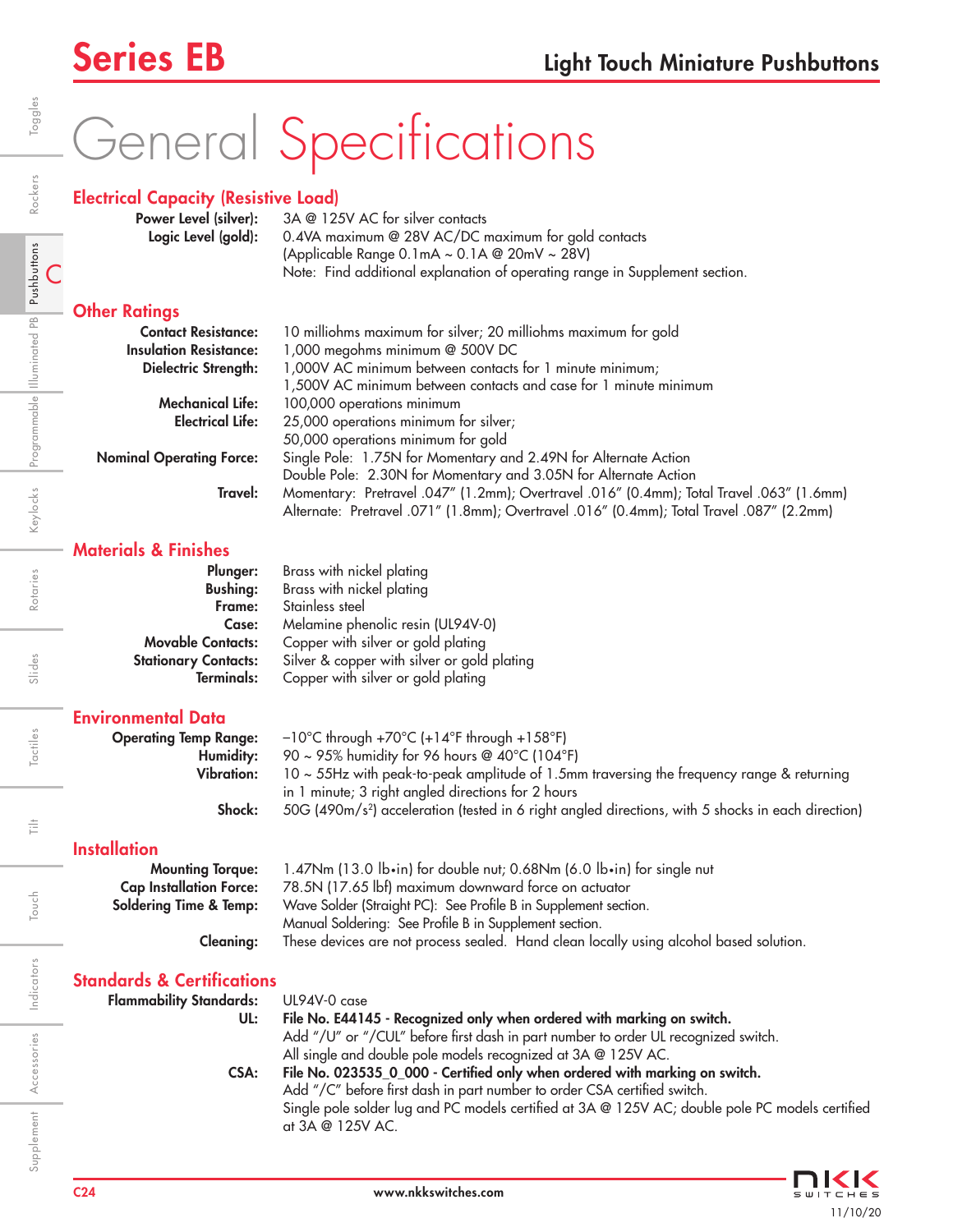C Pushbuttons

Illuminated PB

Toggles

Rockers

Slides | Rotaries | Keylocks |Programmable |Illuminated PB | **Pushbuttons** | Rockers | Toggles

Rotaries

Slides

Tactiles

言

(eylocks Programmable Illuminated PB Pushbuttons

# Distinctive Characteristics

Power and logic level capabilities available to suit varying applications.

Bushing and snap-in mount versions available; snap-in models offer many style and color choices to enhance front panel appearance.

Light touch actuation.

High torque bushing prevents rotation and separation from metal frame during installation.

Stainless steel frame resists corrosion.

Case of heat resistant resin meets UL 94V-0 flammability rating.

Higher insulating barriers protect against crossover in double pole devices.

1,500V dielectric strength between contacts and case is accomplished by clinching the frame away from the terminals.

Epoxy sealed terminals prevent entry of solder flux and other contaminants.





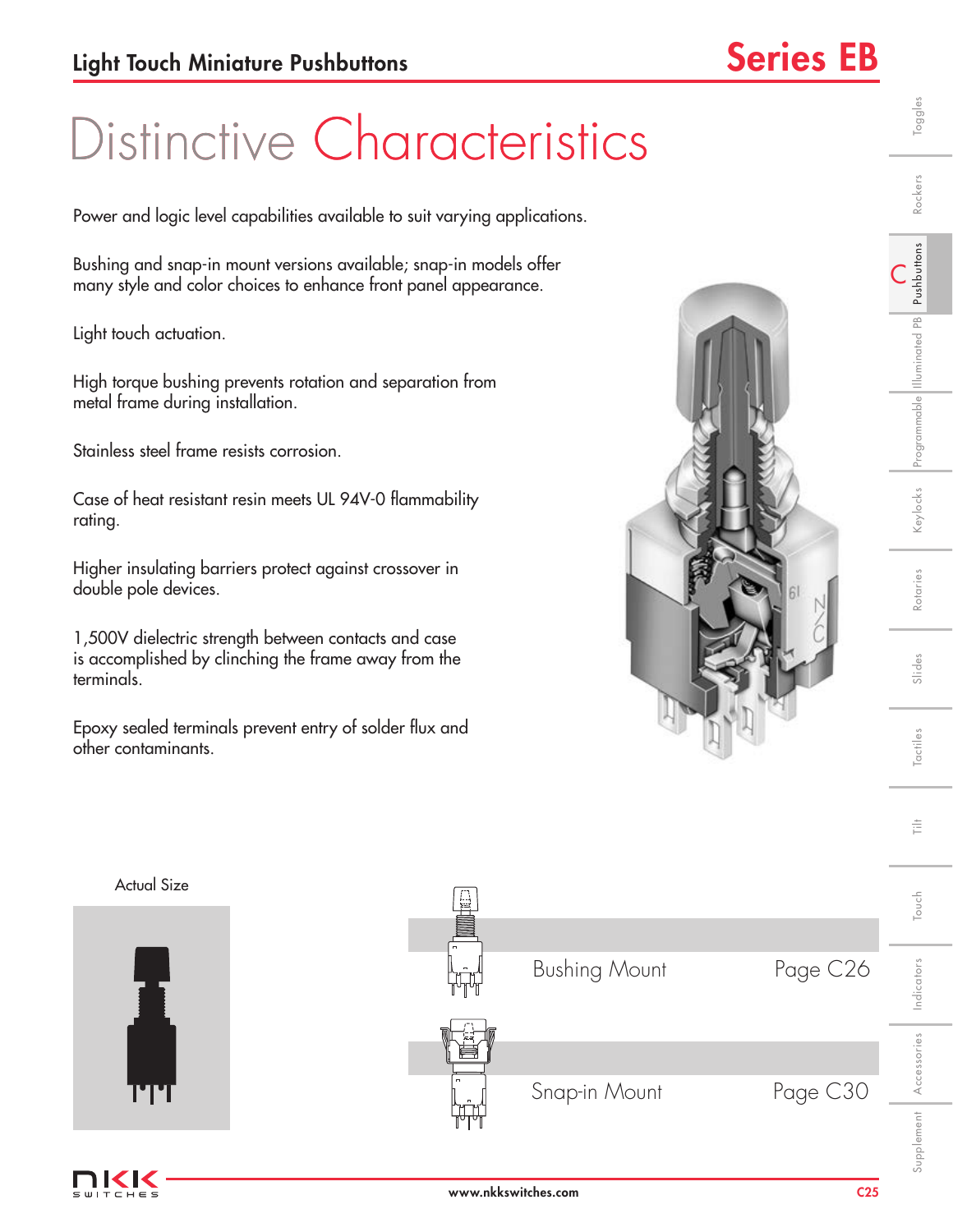## Toggles Touch | Tilt | Tactiles | Slides | Rotaries | Keylocks |Programmable ||lluminated PB | Pu**shbuttons** | Rockers | Toggles TYPICAL SWITCH ORDERING EXAMPLE  $EB20$  65  $|$   $|$   $|$   $|$  B Rockers Slides Rotaries Keylocks Programmable Illuminated PB Pushbuttons Rockers Keylocks Programmable Illuminated PB Pushbuttons Pushbuttons C Poles & Circuits Caps Illuminated PB  $11$  SPDT  $\vert$  ON  $\vert$  (ON) **B** .315" (8.0mm) Dia. 65  $SPI | ON | ON$ **C** .394" (10.0mm) Dia. 61 | DPDT  $\vert$  ON  $\vert$  (ON)  $85$  DPDT  $\vert$  ON  $\vert$  ON ) = Momentary Colors Contacts, Ratings, & Terminals  $A$  | Black No Silver Contacts; Solder Lug Terminals **Code** 3A @ 125V AC **B** | White Supplement Accessories Indicators Touch | Tilt Tactiles | Slides | Rotaries | Keylocks  $G \begin{bmatrix} \text{Gold Contacts; Solder Lug Terminals} \\ \text{QOM} \end{bmatrix}$  $C \mid Red$ 0.4VA max @ 28V AC/DC max E Yellow **P** Silver Contacts; Straight PC Terminals;  $F \mid$  Green 3A @ 125V AC Rotaries G | Blue PG Gold Contacts; Straight PC Terminals 0.4VA max @ 28V AC/DC max  $H \mid$  Gray

## IMPORTANT:

Switches are supplied without UL, cULus & CSA marking unless specified. UL, cULus & CSA recognized only when ordered with marking on the switch. Specific models, ratings, & ordering instructions are noted on the General Specifications page.

## DESCRIPTION FOR TYPICAL ORDERING EXAMPLE

EB2065-BF





Indicators

Indicators

Slides

**actiles** 

ŧ

Touch

Accessories

Supplement Accessories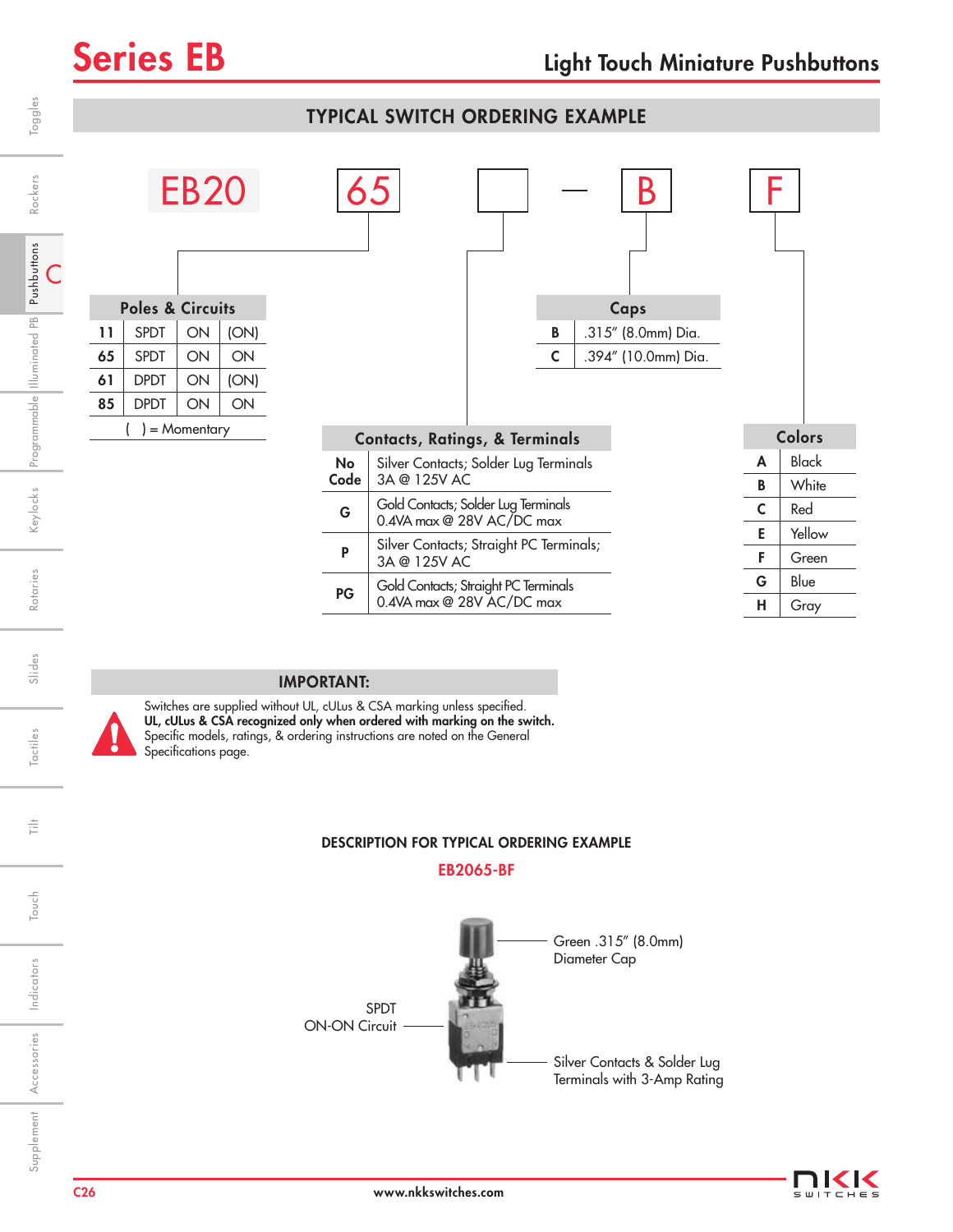## Light Touch Miniature Pushbuttons **Series EB**



C27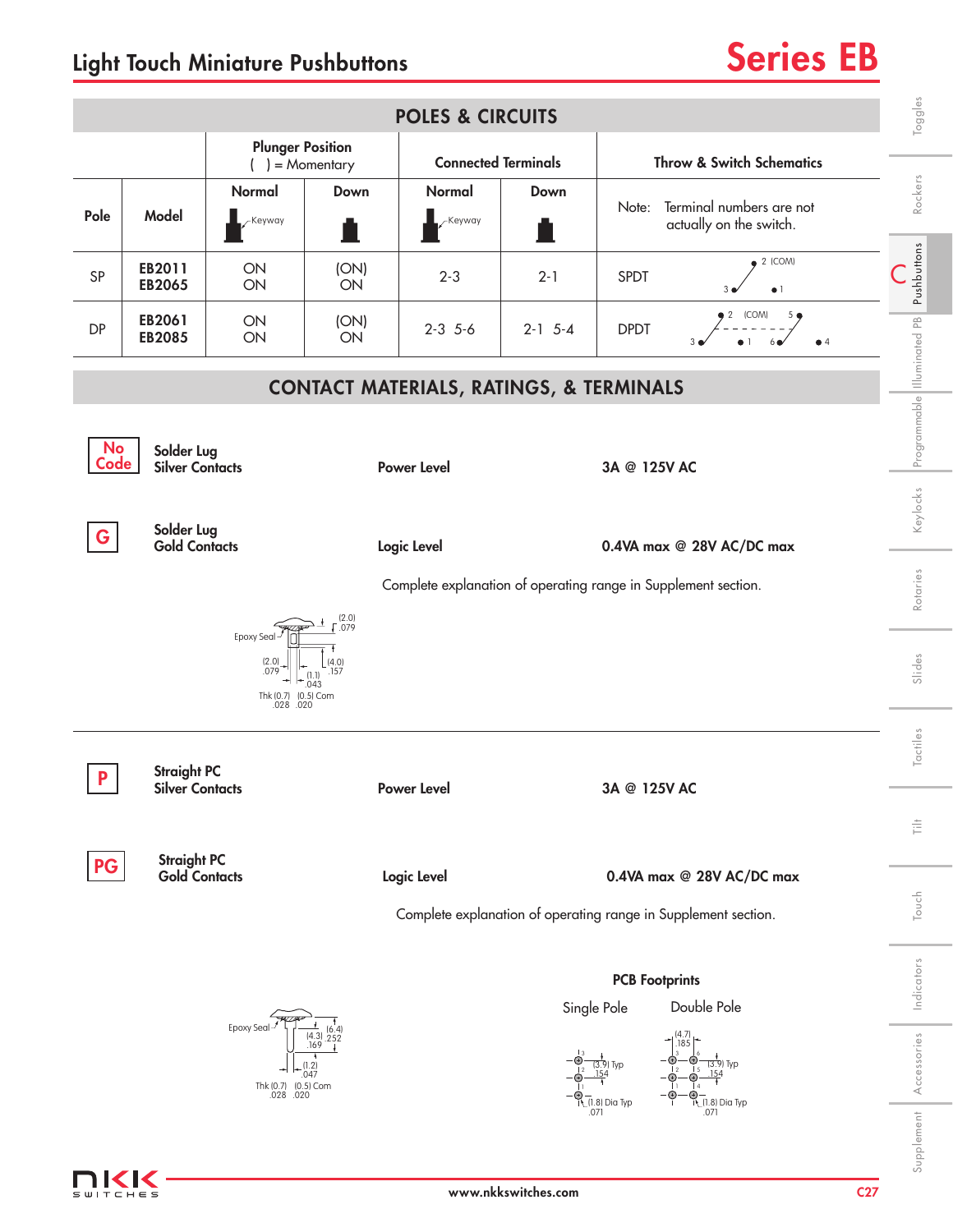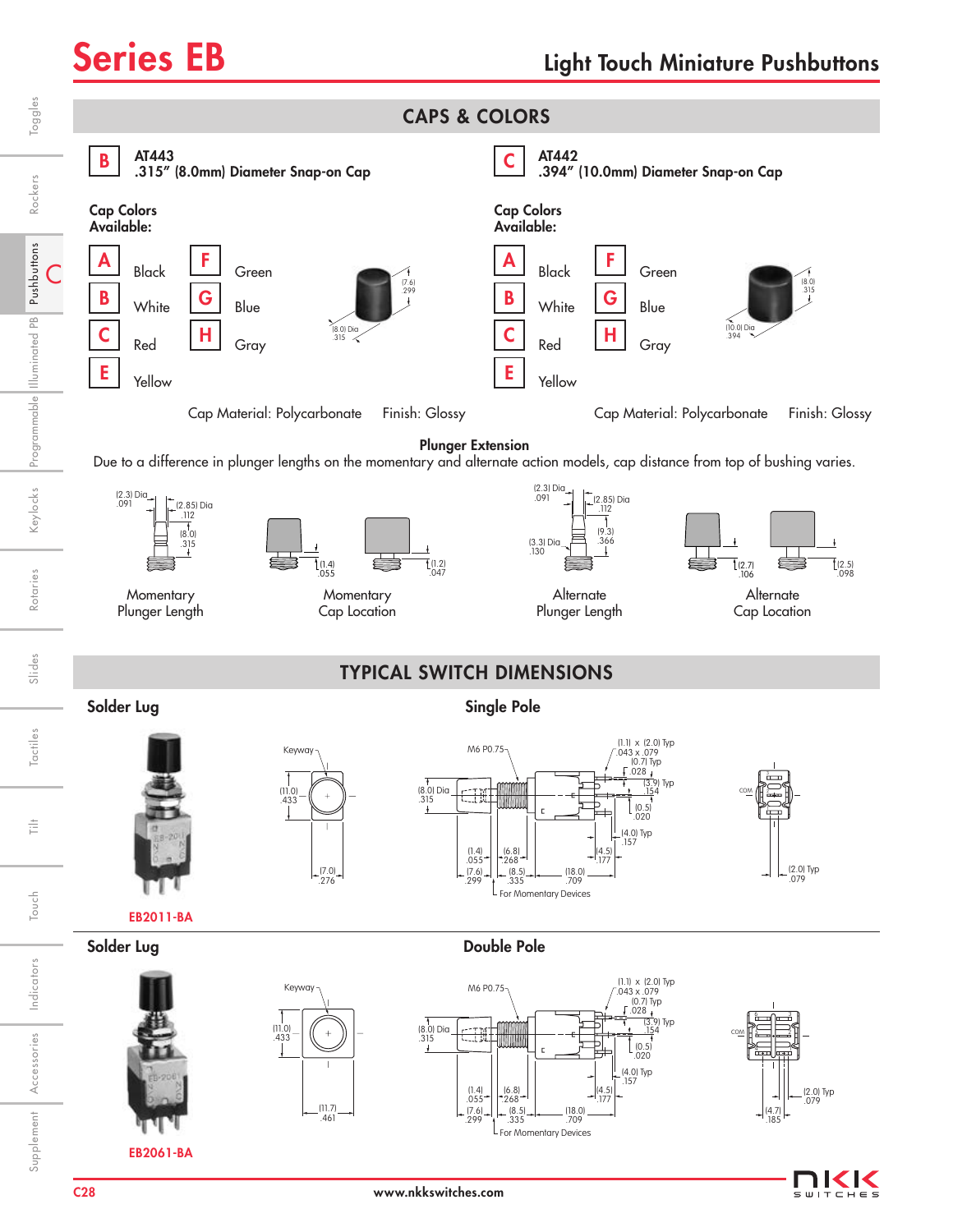

IKK -<br>ТСНЕ 5

C29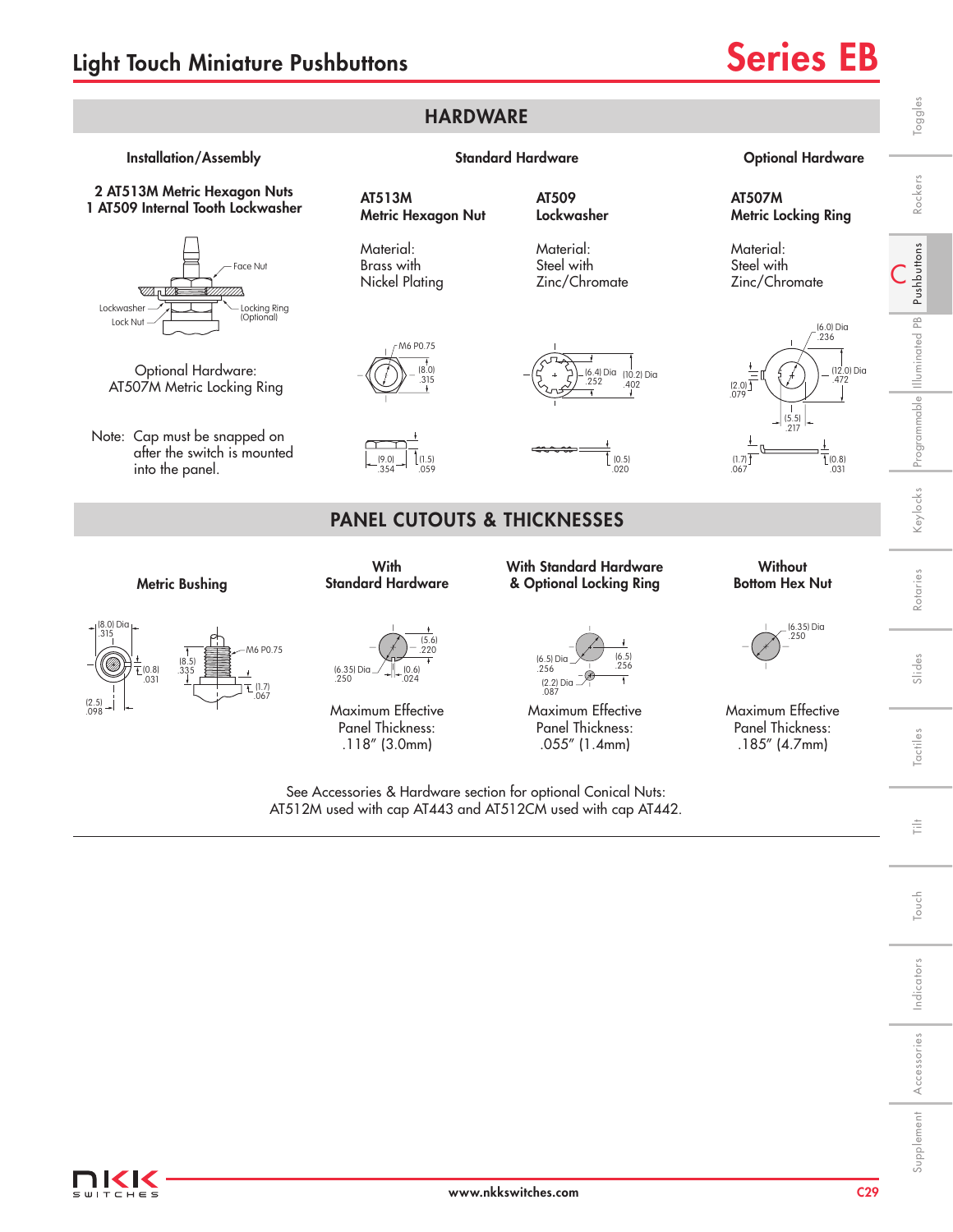**EB20** 

Poles & Circuits  $11$  SPDT  $\vert$  ON  $\vert$  (ON) 65 | SPDT  $\vert$  ON  $\vert$  ON

## Series EB Light Touch Miniature Pushbuttons

## **TYPICAL SWITCH**

| .,     | ٠ |
|--------|---|
| .,     | ۷ |
| ı<br>۹ |   |

C

ŧ

Touch

Indicators

Indicators

Accessories

Supplement Accessories

| 61 | <b>DPDT</b> | ON              | (ON) |
|----|-------------|-----------------|------|
| 85 | <b>DPDT</b> | ON              | ON   |
|    |             | $) =$ Momentary |      |
|    |             |                 |      |
|    |             |                 |      |
|    |             |                 |      |
|    |             |                 |      |
|    |             |                 |      |
|    |             |                 |      |
|    |             |                 |      |

|    | <b>Contacts, Ratings, &amp; Terminals</b>                    |
|----|--------------------------------------------------------------|
| No | Silver Contacts; Solder Lug Terminals<br>Code   3A @ 125V AC |
|    | Cald Cantacte: Saldar Lug Tarminale                          |

| G  | Gold Contacts; Solder Lug Terminals<br>0.4VA max @ 28V AC/DC max  |  |  |
|----|-------------------------------------------------------------------|--|--|
| P  | Silver Contacts; Straight PC Terminals;<br>3A @ 125V AC           |  |  |
| PG | Gold Contacts; Straight PC Terminals<br>0.4VA max @ 28V AC/DC max |  |  |

|              |                   | J'Z'. |  |
|--------------|-------------------|-------|--|
|              | <b>Cap Colors</b> |       |  |
| A            | <b>Black</b>      |       |  |
| B            | White             |       |  |
| $\mathsf{C}$ | Red               |       |  |
| E            | Yellow            |       |  |
| F            | Green             |       |  |
| G            | Blue              |       |  |
| н            | Gray              |       |  |
|              |                   |       |  |

| <b>IMPORTANT:</b> |  |
|-------------------|--|

Switches are supplied without UL, cULus & CSA marking unless specified.

UL, cULus & CSA recognized only when ordered with marking on the switch.

Specific models, ratings, & ordering instructions are noted on the General Specifications page.

| <b>Cap Extensions &amp; Bezel Types</b> |                |                  |                |                               |  |  |  |  |
|-----------------------------------------|----------------|------------------|----------------|-------------------------------|--|--|--|--|
| <b>Low Rise</b>                         |                | <b>High Rise</b> |                |                               |  |  |  |  |
| Momen-<br>tary                          | Alter-<br>nate | Momen-<br>tary   | Alter-<br>nate | Description                   |  |  |  |  |
| J20                                     | <b>J30</b>     | <b>J40</b>       | <b>J50</b>     | Without Bezel                 |  |  |  |  |
| J21                                     | <b>J31</b>     | J41              | J51            | Bezel without LED             |  |  |  |  |
| J22                                     | J32            | J42              | J52            | Bezel with 1 Round LED        |  |  |  |  |
| J23                                     | J33            | J43              | J53            | Bezel with 2 Round LEDs       |  |  |  |  |
| J24                                     | J34            | J44              | J54            | Bezel with 2 Rectangular LEDs |  |  |  |  |

## DESCRIPTION FOR TYPICAL ORDERING EXAMPLE WITHOUT BEZEL

EB2011-A-J40



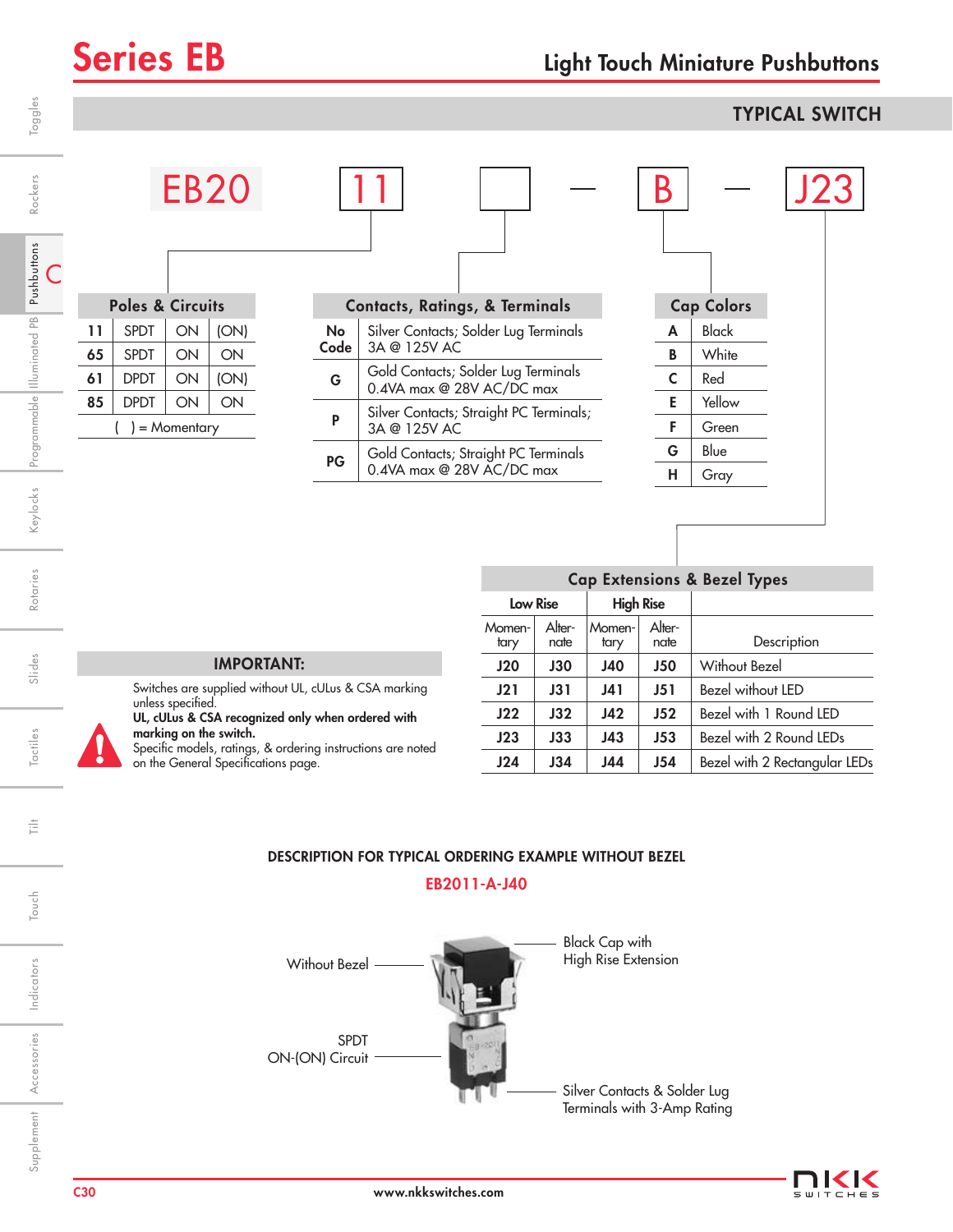## ORDERING EXAMPLES

| <b>Bezel Colors</b>                                     |                        |   |       | <b>Led Colors</b> |                |   |                   |  |
|---------------------------------------------------------|------------------------|---|-------|-------------------|----------------|---|-------------------|--|
| <b>Bezel without LEDs</b>                               |                        |   |       |                   |                |   |                   |  |
| A                                                       | <b>Black</b>           | F | Green |                   |                |   |                   |  |
| B                                                       | White                  | G | Blue  |                   |                |   |                   |  |
| $\mathsf{C}$                                            | Red                    | н | Gray  |                   |                |   |                   |  |
| E                                                       | Yellow                 |   |       |                   |                |   |                   |  |
|                                                         | Bezel with 1 Round LED |   |       |                   | 1 LED          |   |                   |  |
| A                                                       | <b>Black</b>           |   | C     | Red               |                |   |                   |  |
|                                                         |                        |   |       | F                 | Green          |   |                   |  |
|                                                         |                        |   |       |                   |                |   |                   |  |
| <b>Bezel with 2 Round or</b><br><b>Rectangular LEDs</b> |                        |   |       | 2 LEDs            |                |   |                   |  |
| A                                                       | <b>Black</b>           |   |       |                   | <b>Top LED</b> |   | <b>Bottom LED</b> |  |
|                                                         |                        |   |       | $\mathsf{C}$      | Red            | C | Red               |  |
|                                                         |                        |   |       | E                 | Yellow         | E | Yellow            |  |

## DESCRIPTION FOR TYPICAL ORDERING EXAMPLE WITH BEZEL

F Green F Green

## EB2011-B-J23ACF





Indicators

Indicators

Supplement Accessories | Indicators | Touch | Tilt | Tactiles | Slides | Rotaries | Keylocks

 $\stackrel{\pm}{\equiv}$ 

Touch Tilt

Touch

C Pushbuttons

Illuminated PB

Toggles

Rockers

Slides | Rotaries | Keylocks |Programmable |Illuminated PB | **Pushbuttons** | Rockers | Toggles

Rotaries

Slides

Tactiles

Keylocks Programmable Illuminated PB Pushbuttons

Accessories

Supplement Accessories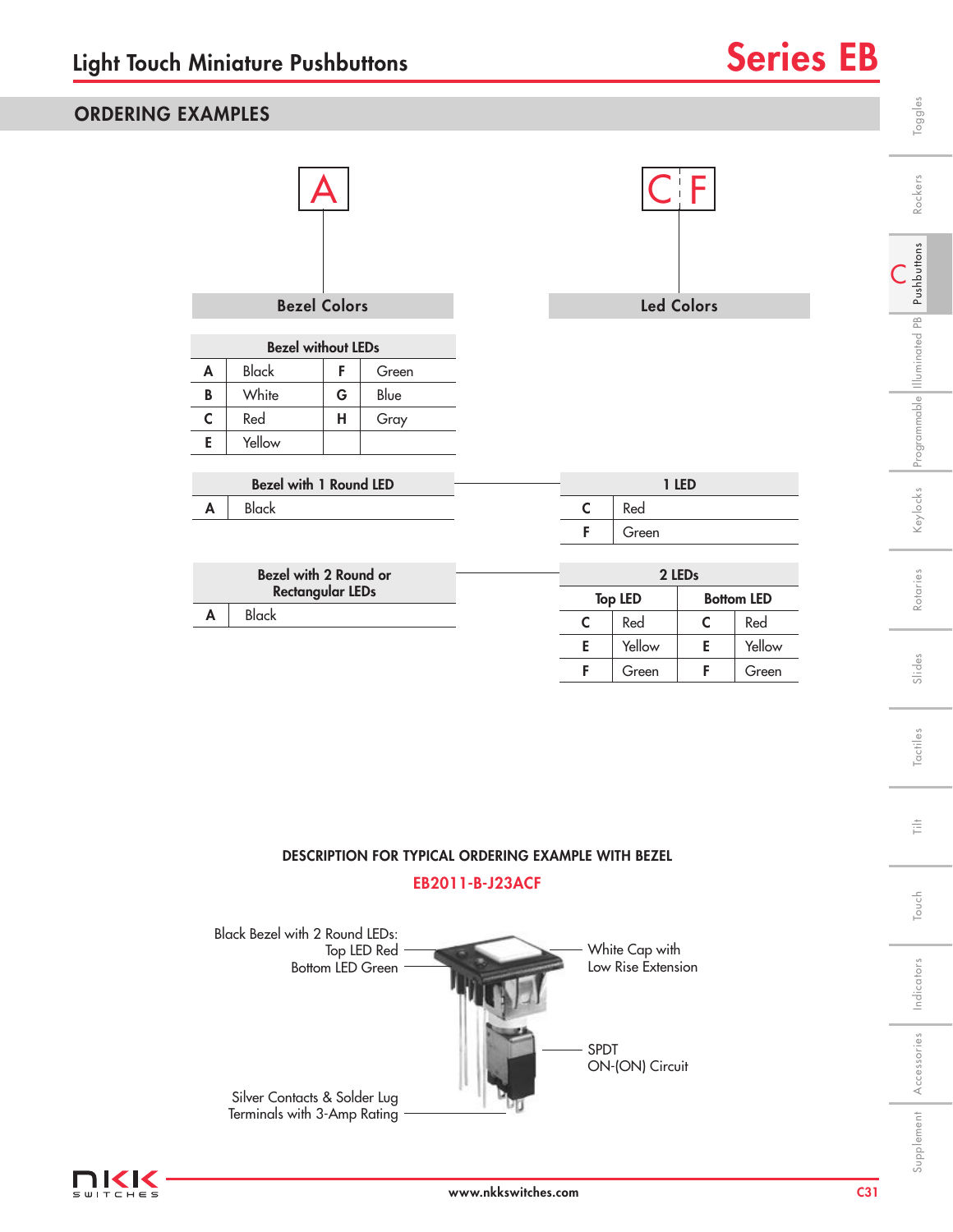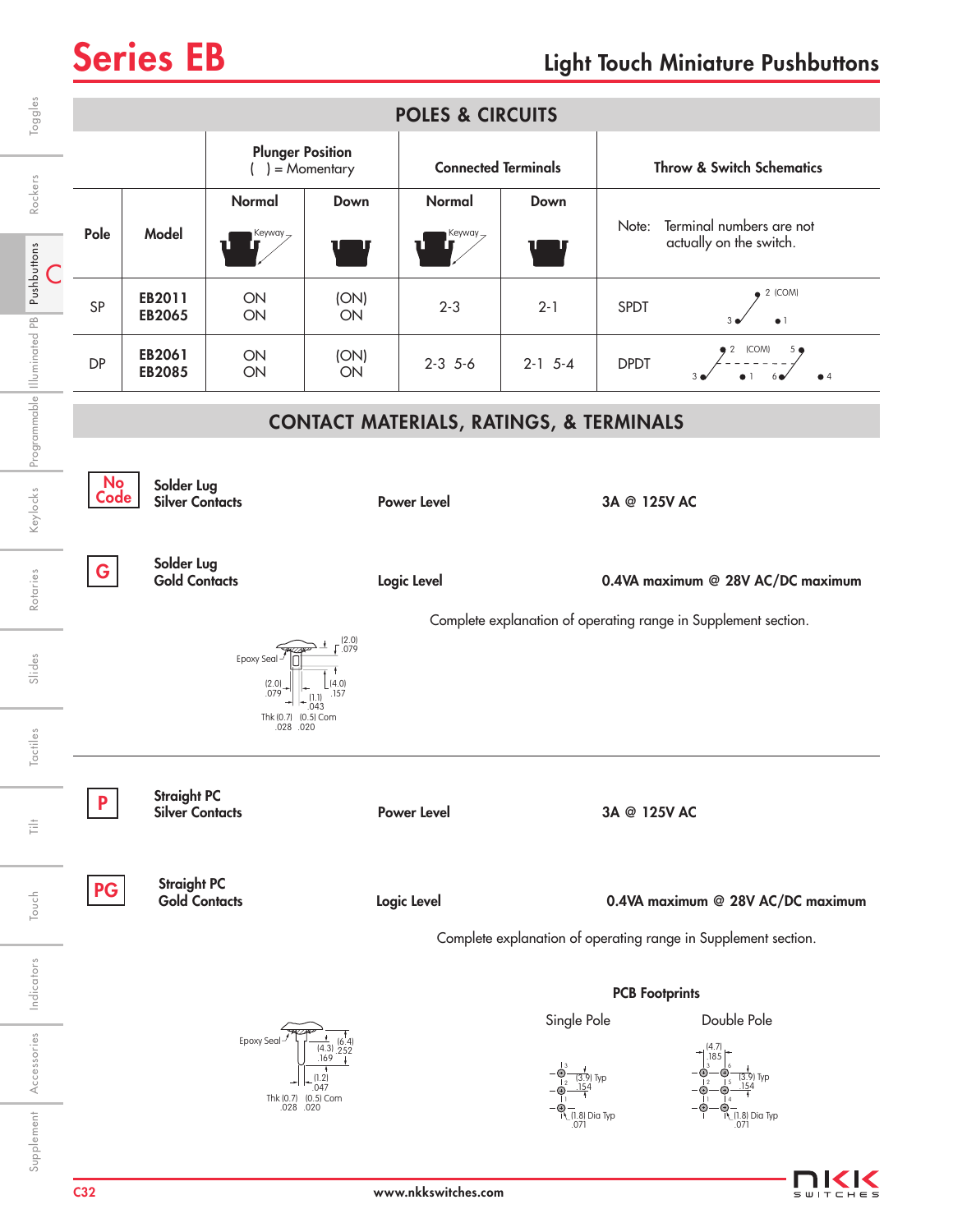



www.nkkswitches.com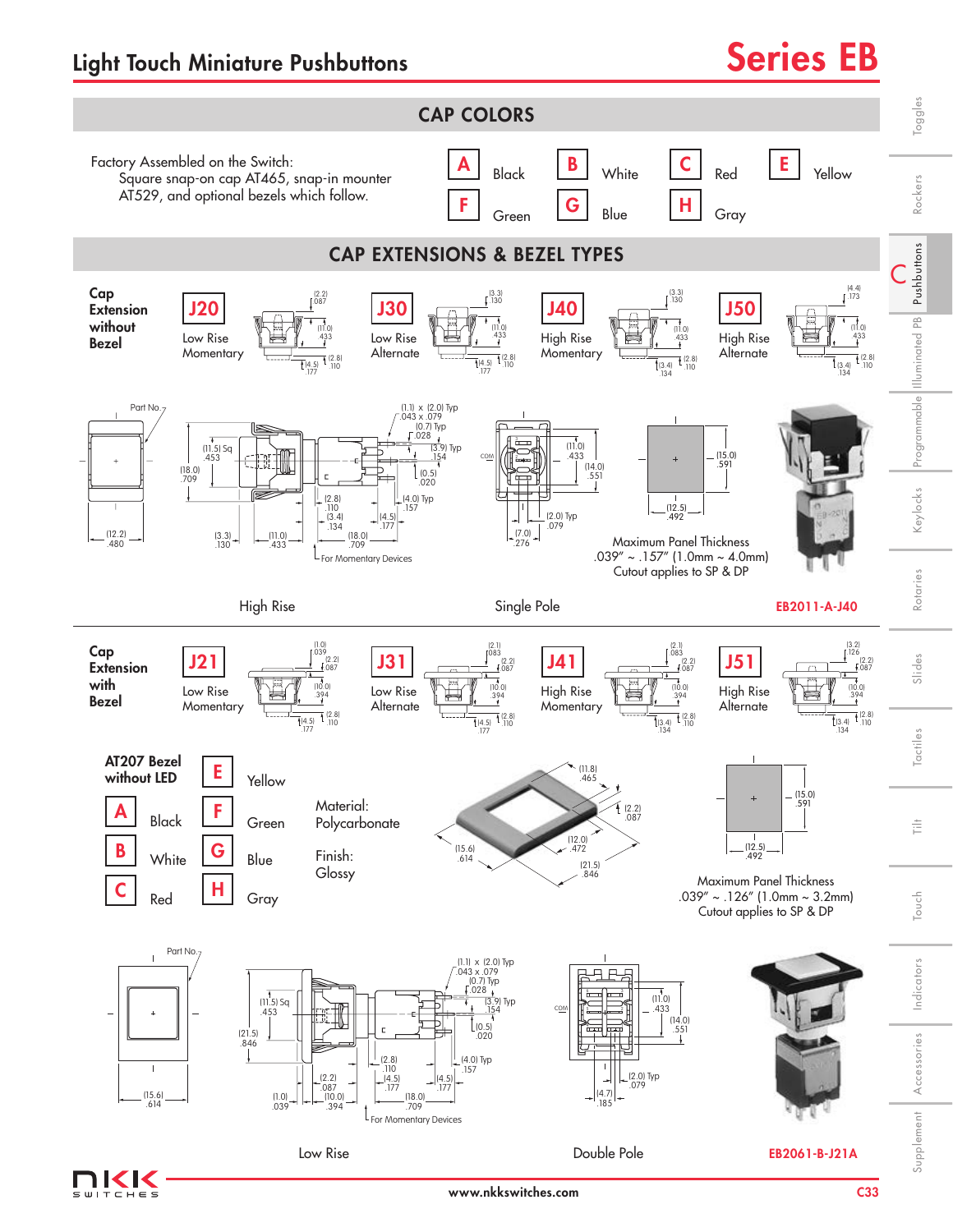

Indicators

Indicators

Supplement Accessories | Indicators | Touch | Tilt | Tactiles | Slides | Rotaries | Keylocks

ŧ

Touch

Pushbuttons

Rockers

Toggles

Illuminated PB

Programmable Illuminated PB Pushbuttons

Slides Rotaries Keylocks Programmable Illuminated PB Pushbuttons Rockers

Touch | Tilt | Tactiles | Slides | Rotaries | Keylocks |Programmable ||lluminated PB | Pu**shbuttons** | Rockers | Toggles

Keylocks

Rotaries

Slides

Tactiles

Accessories

Supplement

Accessories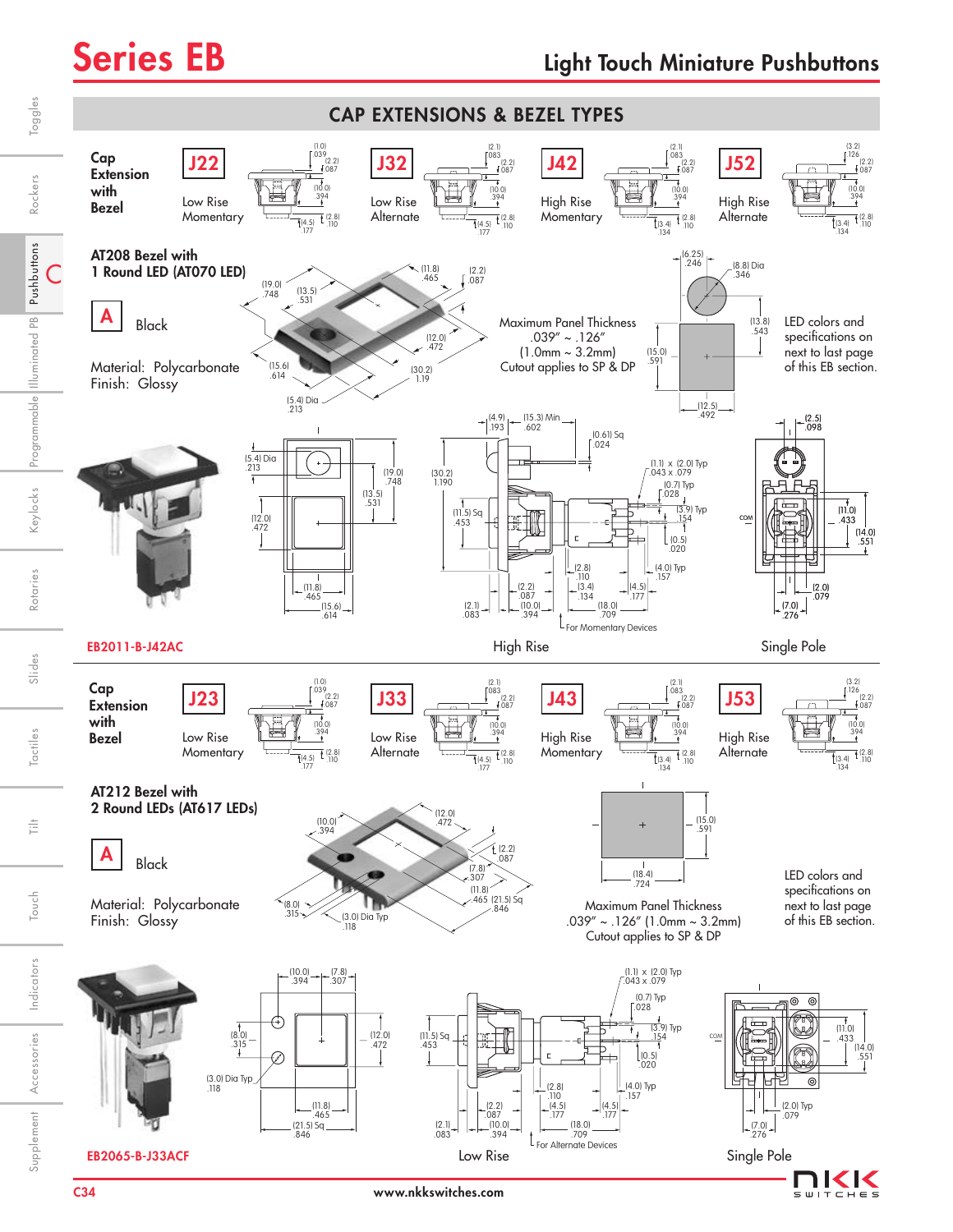

Touch

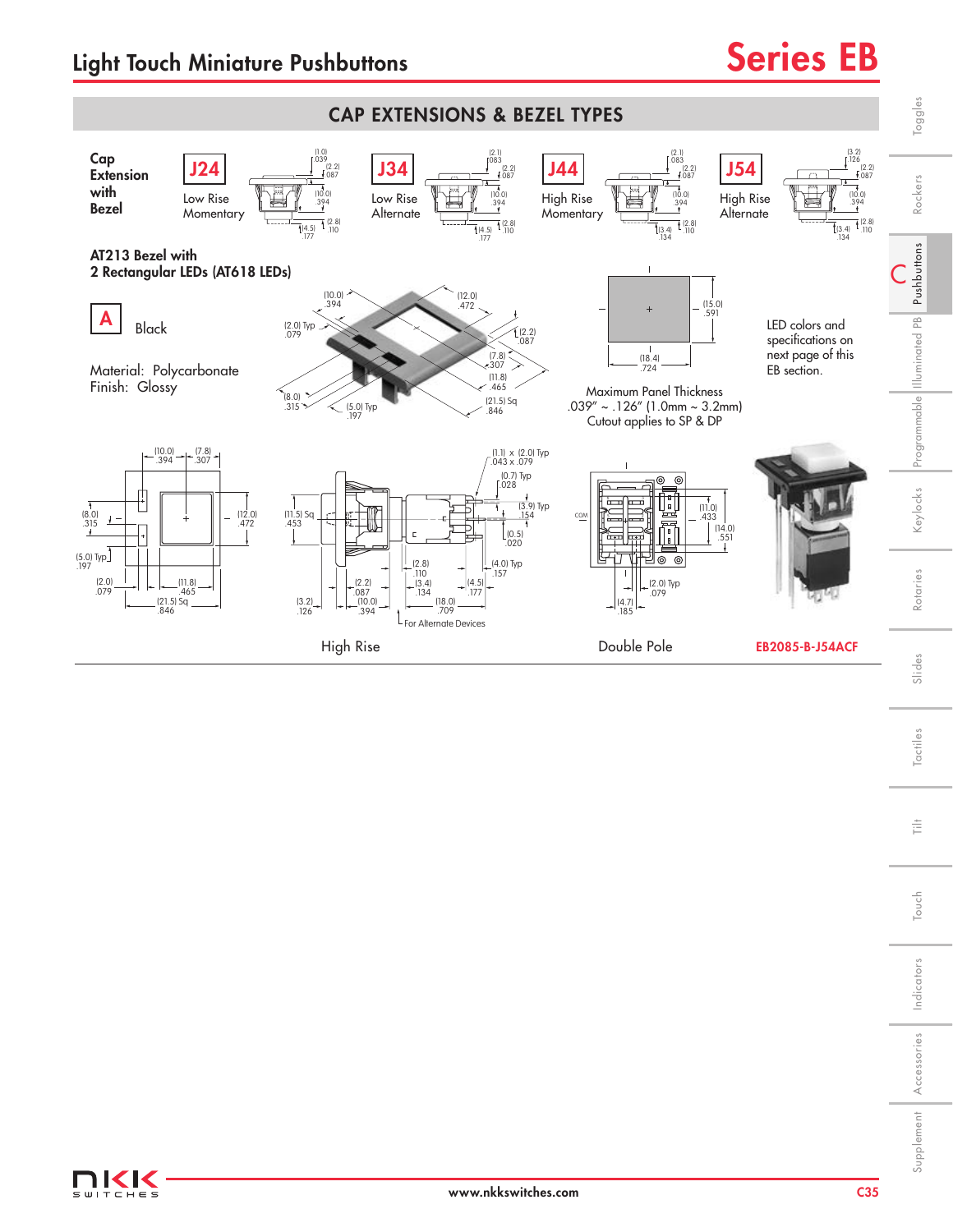## LED COLORS & SPECIFICATIONS

## Bezel Orientation on Switch



Note: Lead lengths may differ from manufacturing lot to lot. The longer lead is the anode (+).

|                                                       |                    | <b>AT070</b>                     |                             | AT617                            |                             |                            | AT618                            |                             |                             |
|-------------------------------------------------------|--------------------|----------------------------------|-----------------------------|----------------------------------|-----------------------------|----------------------------|----------------------------------|-----------------------------|-----------------------------|
|                                                       |                    | C                                | F                           |                                  | E                           | F                          | C                                | E                           | F                           |
|                                                       | Color              | Red                              | Green                       | Red                              | Yellow                      | Green                      | Red                              | Yellow                      | Green                       |
| Maximum Forward Current                               | $I_{FM}$           | 25mA                             | 30 <sub>m</sub> A           | 30 <sub>m</sub> A                | 30 <sub>m</sub> A           | 30 <sub>m</sub> A          | 25mA                             | 30 <sub>m</sub> A           | 25mA                        |
| <b>Typical Forward Current</b>                        | Ч.                 | 20mA                             | 20mA                        | 20mA                             | 20mA                        | 20mA                       | 20mA                             | 20mA                        | 20mA                        |
| Forward Voltage                                       | $V_{F}$            | 2.8V                             | 2.1V                        | 2.1V                             | 2.1V                        | 2.2V                       | 2.25V                            | 2.1V                        | 2.2V                        |
| Maximum Reverse Voltage                               | $V_{\rm RM}$       | 4V                               | 5V                          | 5V                               | 5V                          | 5V                         | 5V                               | 5V                          | 5V                          |
| <b>Current Reduction Rate</b><br>Above $25^{\circ}$ C | $\Delta I_{\rm F}$ | 0.33<br>$mA$ <sup>o</sup> C      | 0.40<br>$mA$ <sup>o</sup> C | 0.40<br>$mA$ <sup>o</sup> C      | 0.40<br>$mA$ <sup>o</sup> C | 040<br>$mA$ <sup>o</sup> C | 0.33<br>$mA$ <sup>o</sup> C      | 0.40<br>$mA$ <sup>o</sup> C | 0.33<br>$mA$ <sup>°</sup> C |
| Ambient Temperature Range<br>(when used with a bezel) |                    | $-10^{\circ} \sim +70^{\circ}$ C |                             | $-15^{\circ} \sim +70^{\circ}$ C |                             |                            | $-25^{\circ} \sim +50^{\circ}$ C |                             |                             |

The electrical specifications shown are determined at a basic temperature of 25°C. LED circuit is independent of switch operation. LED is colored in OFF state.

If the source voltage is greater than the rated voltage of the LED, a ballast resistor must be connected in series with the lamp. The ballast resistor calculation and more lamp detail are shown in the Supplement section.

Rotaries